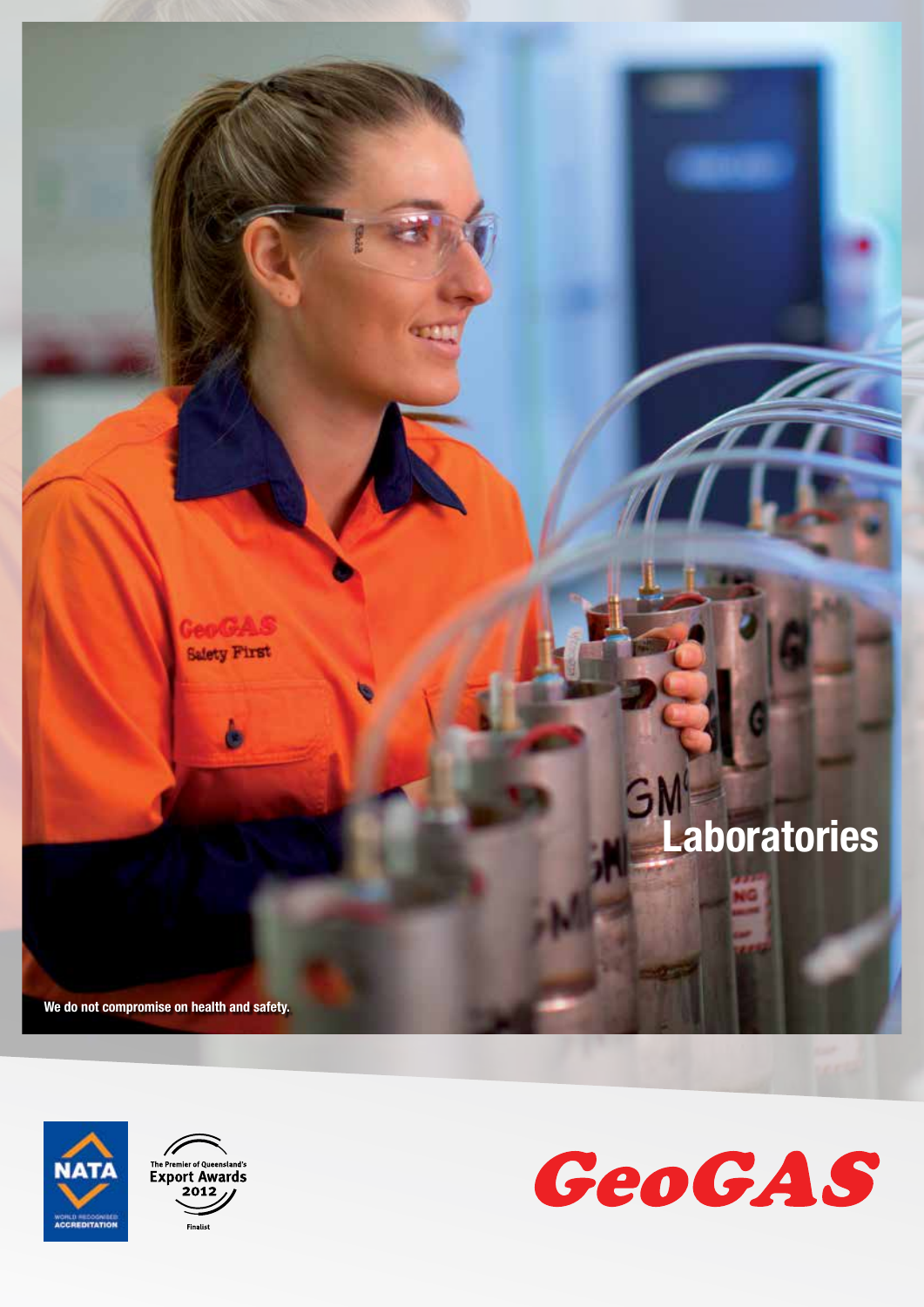WITH OVER 20 YEARS OF EXPERIENCE in GAS content teStinG And reportinG ServiceS, And one of the moSt comprehenSive coAl GAS teStinG dAtAbASeS in AuStrAliA, it iS no SurpriSe thAt GeoGAS cAn Give you unrivAlled Service.

Our vast domain knowledge, a demonstrated focus on safety and two state-of-the-art, purpose-built laboratories, mean that GeoGAS will reduce your risk exposure and meet all your gas testing needs with safety and certainty.

### Testing and analysis

GeoGAS is the one-stop-shop for all your exploration, compliance and gas content testing needs for the mining and Coal Seam Gas industry.

No other provider can match our knowledge and experience. No other provider can match our demonstrated record of outburst risk reduction and safety.

#### GeoGAS has a NATA accredited Quality System.

GeoGAS will deliver certainty in testing.

Our services include:

- Two state-of-the-art laboratories in Mackay and Wollongong
- Gas content testing carried out in accordance with the latest Australian (AS 3980) and American (ASTM D7569) standards
	- Fast and Slow Desorption
	- Q2 and Q3 measurements in the laboratory
- NATA accredited gas composition testing
- Coal quality analysis
- Gas Sorption Isotherm testing which includes
	- $\blacksquare$  Methane (CH<sub>4</sub>) and Carbon Dioxide (CO<sub>2</sub>)
	- Capacity to handle multiple samples at the same time
	- Reservoir temperatures from ambient to 80°C, to +/- 0.1°C
- Petrography services to the ISO 7404 standard. Maceral and Vitrinite reflectance analysis on single or blended coals

GeoGAS has undertaken more than 25,000 tests for gas content. We possess an impressive database for validation and can provide our customers with model ready data. No

ING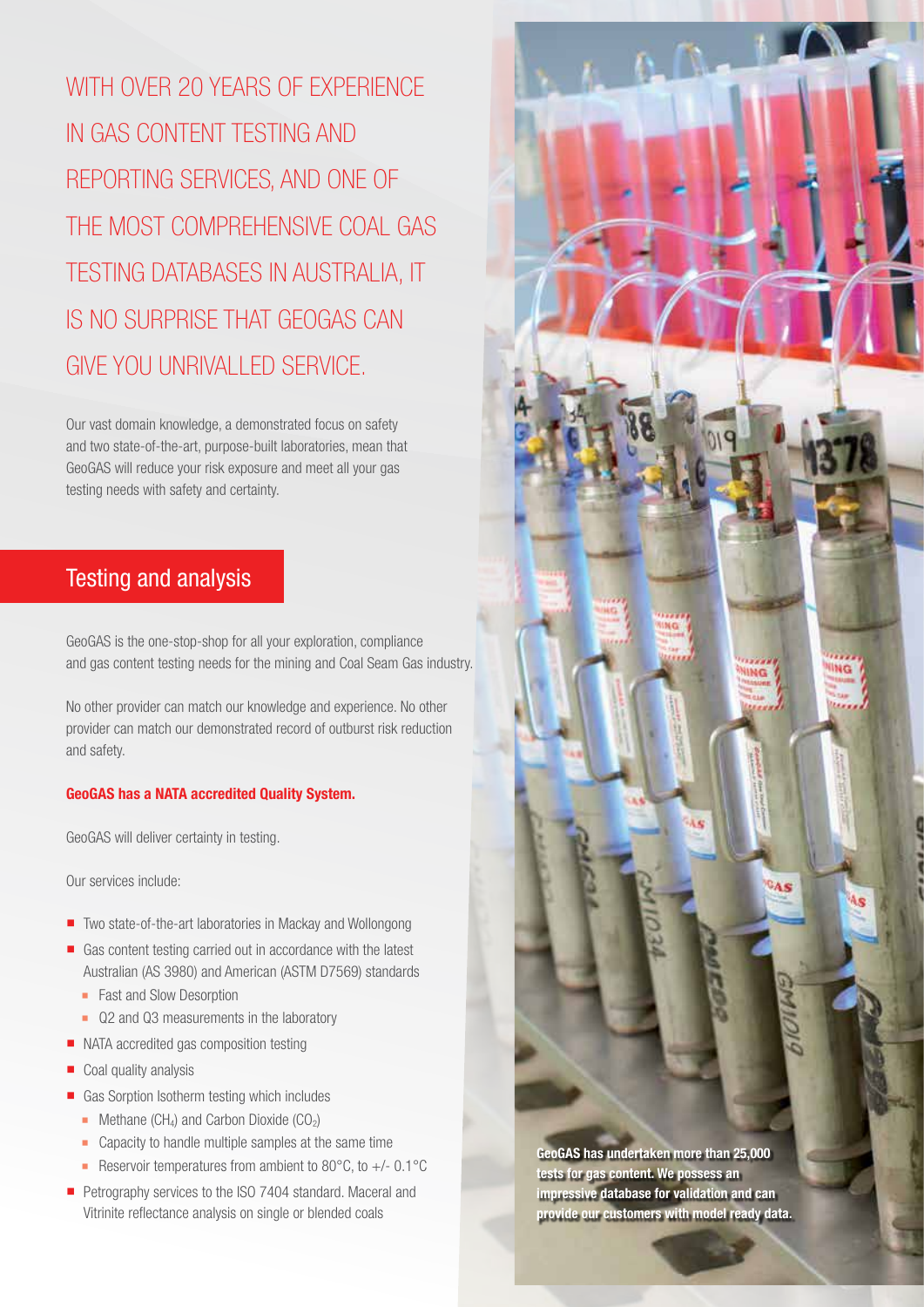## Reporting

# GeoGAS deliverS reSultS upon which you cAn rely.

Rely on our comprehensive database for data validation. Rely on our experience. Rely on the best in the industry.

You can rely on GeoGAS reports to deliver not just data, but understanding and confidence in the results. We give you the knowledge that will let you move forward with a complete grasp of your project risks and opportunities.



# Equipment hire

- Stainless steel canisters (HQ and PQ specifications)
- Canister stands
- Q1 test kits

**Like Po** 

 $a<sub>A</sub>$ 

GeoGAS sets the standard in canisters. Made to our exacting, expert standards, our purpose-built canisters and test kits are sought after internationally for their strength and practical design. Our canisters are trusted every day for their reliability and safety.

Visit www.geogas.com.au to find your closest laboratory.



Our canisters represent over 20 years of research, innovation and continual enhancement, resulting in them being the most convenient, safest method of achieving accurate and reliable results.